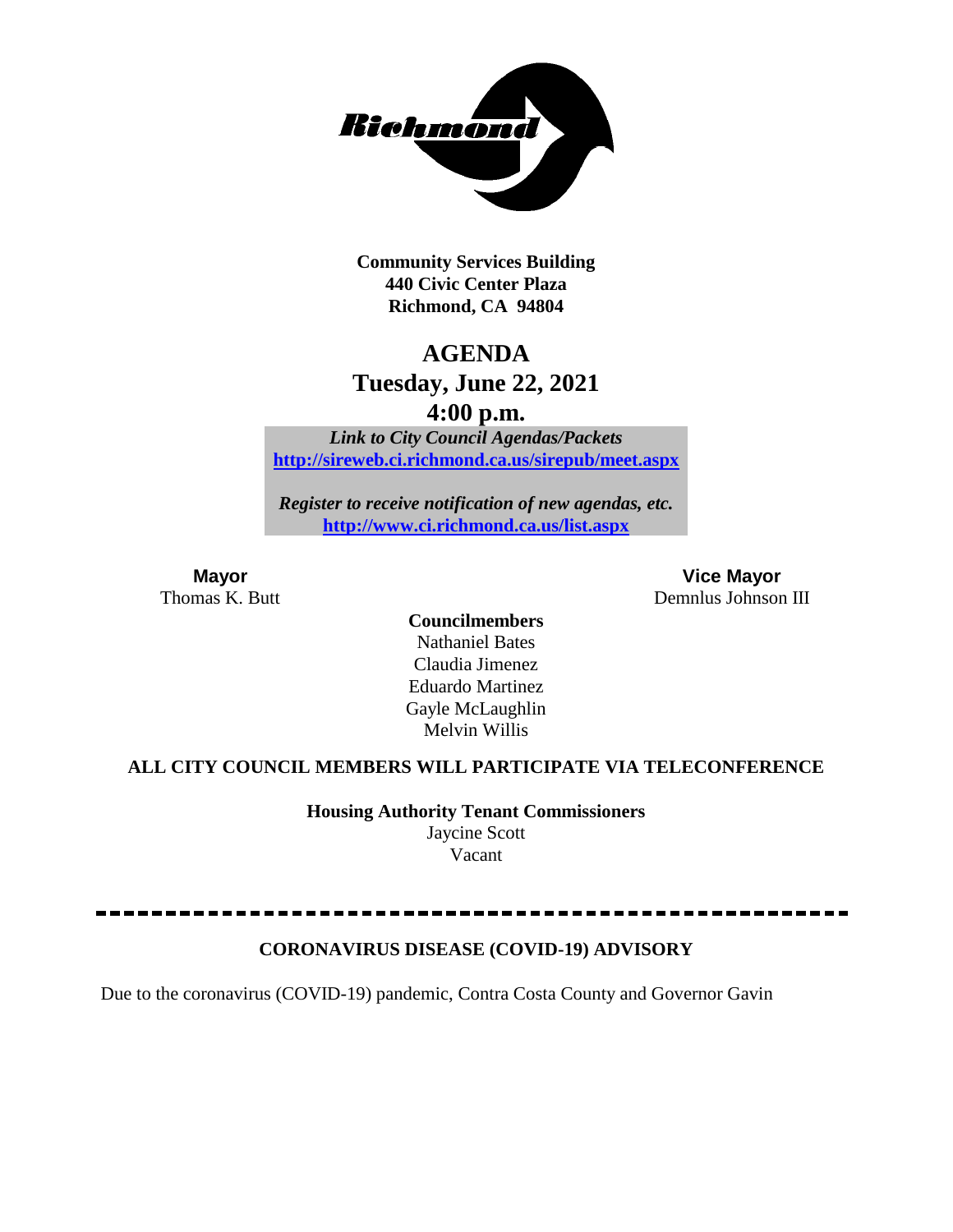Newsom have issued multiple orders requiring sheltering in place, social distancing, and reduction of person-to-person contact. Accordingly, Governor Gavin Newsom has issued executive orders that allow cities to hold public meetings via teleconferencing. Both **<https://www.coronavirus.cchealth.org/>** and **[http://www.ci.richmond.ca.us/3914/Richmond-](http://www.ci.richmond.ca.us/3914/Richmond-Coronavirus-Info)[Coronavirus-Info](http://www.ci.richmond.ca.us/3914/Richmond-Coronavirus-Info)** provide updated coronavirus information.

DUE TO THE SHELTER IN PLACE ORDERS, attendance at the City of Richmond City Council meeting will be limited to Council members, essential City of Richmond staff, and members of the news media. Public comment will be confined to items appearing on the agenda and will be limited to the methods provided below. Consistent with **Executive Orders N-29-20 and N-08-21** this meeting will utilize teleconferencing only. The following provides information on how the public can participate in this meeting.

#### **How to watch the meeting from home:**

- 1. KCRT Comcast Channel 28 or AT&T Uverse Channel 99
- 2. Livestream online at<http://www.ci.richmond.ca.us/3178/KCRT-Live>

#### **Public comment may be submitted by mail, email and/or Zoom video conference in the manner that follows; provided that no member of the public may submit more than one verbal comment per agenda item.**

- **1.** Via mail received by 1:00 p.m. the day of the meeting, sent to 450 Civic Center Plaza, 3rd Floor, Office of the Clerk, Richmond, CA 94804.
- **2.** Via email to [cityclerkdept@ci.richmond.ca.us](mailto:cityclerkdept@ci.richmond.ca.us) by 1:00 p.m. the day of the meeting.

Emails *MUST* contain in the subject line 1) public comments – Open Session prior to Closed Session; 2) public comments – Open Forum; or 3) public comments agenda item  $#$ [include the agenda item number]. All such email will be posted on-line and emailed to the City Council before the meeting is called to order. **No individual email will be read into the record. Due to the high volume of emails received, emails that do not contain the correct identifying information in the subject line may be overlooked and may not become part of the record. Email received after 1:00 p.m. will be posted on-line following the meeting as part of the supplemental materials attached to the meeting minutes.**

**3.** Via Zoom by video conference or by phone using the following link/call-in numbers – for Open Session and City Council:

**Please click the link below to join the webinar: <https://zoom.us/j/99312205643?pwd=MDdqNnRmS2k4ZkRTOWhlUldQOUF1Zz09> Passcode: ccmeeting**

**Or iPhone one-tap: US: +16699006833,,99312205643# or +13462487799,,99312205643# Or Telephone: Dial (for higher quality, dial a number based on your current location):**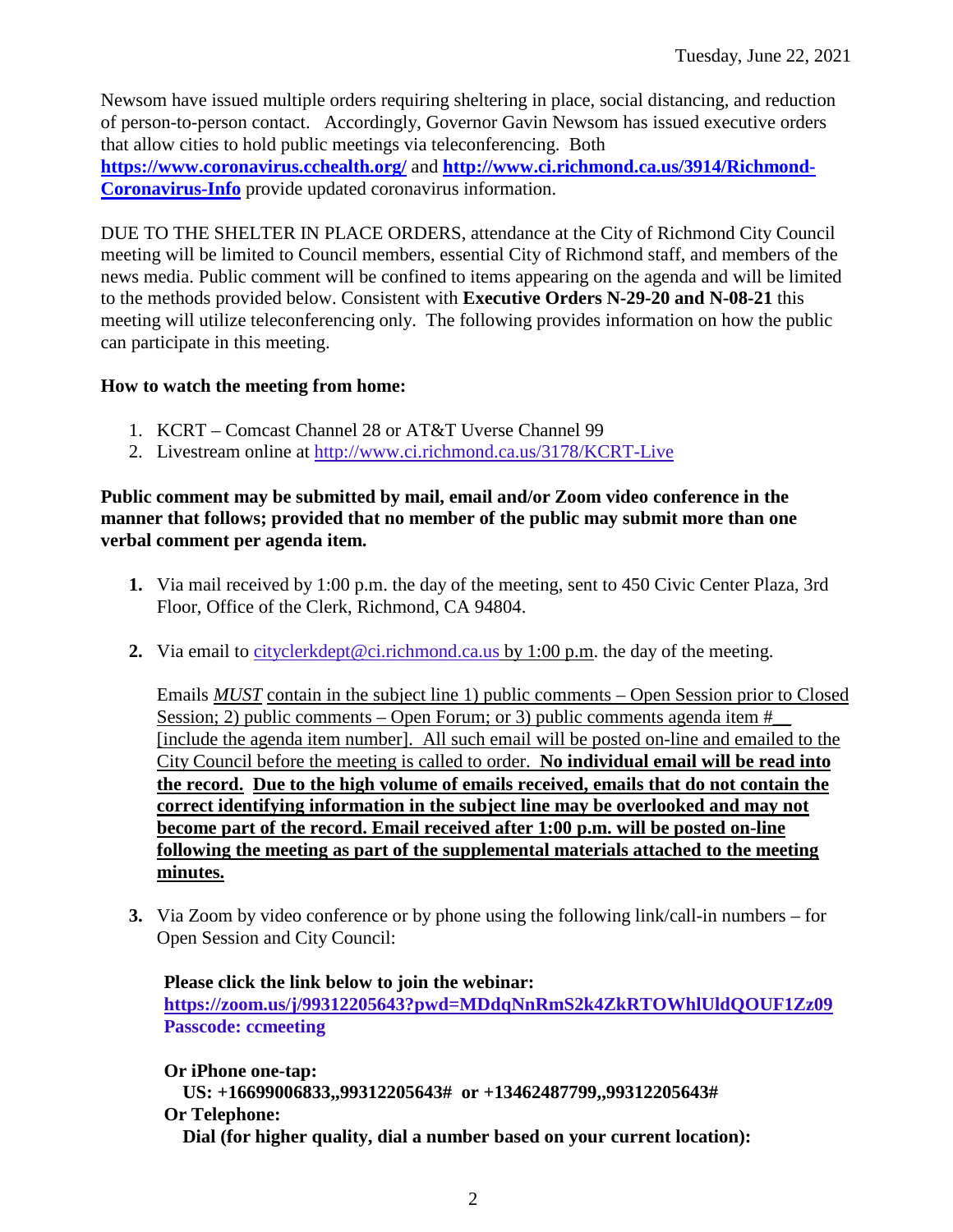#### Tuesday, June 22, 2021 **US: +1 669 900 6833 or +1 346 248 7799 or +1 253 215 8782 or +1 312 626 6799 or +1 929 205 6099 or +1 301 715 8592 Webinar ID: 993 1220 5643**

International numbers available: <https://zoom.us/u/aehrwCgISx>

a. To comment by video conference, click on the Participants button at the bottom of your screen and select the "Raise Your Hand" button to request to speak when Public Comment is being asked for. Speakers will be called upon in the order they select the "Raise Your Hand" feature. When called upon, press the unmute button. After the allotted time, you will then be re-muted.  $**$ 

b. To comment by phone, you will be prompted to "Raise Your Hand" by pressing "**\*9**" to request to speak when Public Comment is asked for. When called upon, you will be asked to unmuted by pressing \*6. After the allotted time, you will then be re-muted. Instructions of how to raise your hand by phone are available at:

[https://support.zoom.us/hc/en-us/articles/201362663 -Joining-a-meeting-by-phone.](https://support.zoom.us/hc/en-us/articles/201362663) \*\*

#### \*\***The mayor will announce the agenda item number and open public comment when appropriate. Individuals who would like to address the Council should raise their hand. The mayor will close public comment when public comment is concluded**.

**Open Forum for Public Comment:** Individuals who would like to address the City Council on matters not listed on the agenda or on items remaining on the consent calendar may do so under Open Forum.

*The City cannot guarantee that its network and/or the site will be uninterrupted. To ensure that the City Council receives your comments, you are strongly encouraged to submit your comments in writing in advance of the meeting.* 

#### **Record of all public comments:**

All public comments will be considered a public record, put into the official meeting record. All public comments will be available after the meeting as supplemental materials and will be posted as an attachment to the meeting minutes when the minutes are posted: [http://www.ci.richmond.ca.us/Archive.aspx?AMID=31.](http://www.ci.richmond.ca.us/Archive.aspx?AMID=31)

#### **Procedures for Removing Consent Calendar Items from the Consent Calendar**

Councilmembers and members of the public who wish to remove an item from the consent calendar must comply with the following procedures in order to remove an item from the consent calendar:

- 1. Telephone or email a City staff member who has knowledge of the subject matter by 2:00 p.m. on the day of meeting. Any staff member shown as an author of the agenda report for the particular item has knowledge of the subject matter and may be called.
- 2. Inform the City Clerk's Office by email at [cityclerkdept@ci.richmond.ca.us](mailto:cityclerkdept@ci.richmond.ca.us) or by phone at 510-620-6513, ext. 9, by 3:00 p.m. that they discussed the matter with staff with knowledge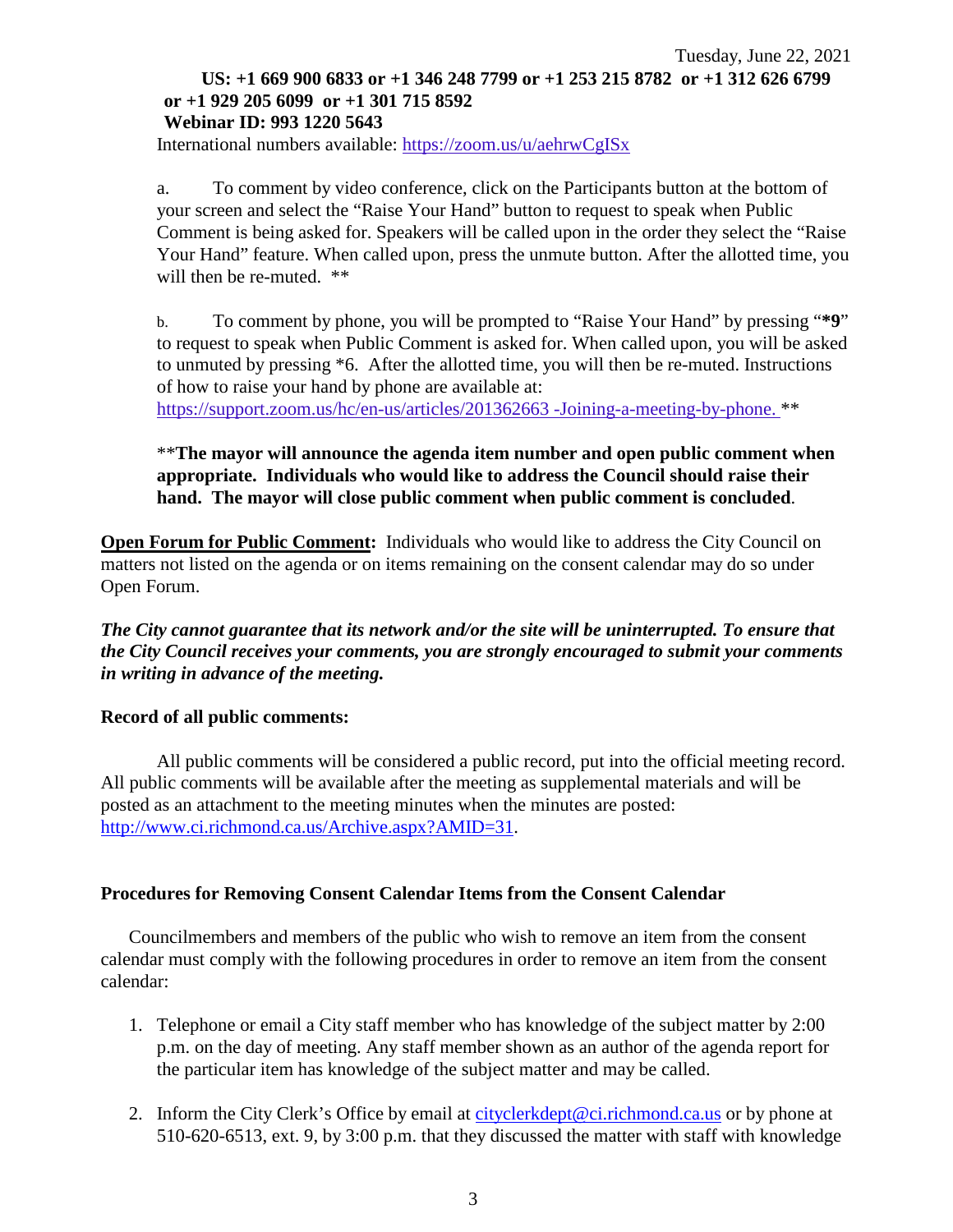Staff will be informed by the City Clerk's Office as soon as reasonably practicable after notice of the request to remove the item from the consent calendar. Staff may attend the meeting remotely.

#### **Accessibility for Individuals with Disabilities**

Upon request, the City will provide for written agenda materials in appropriate alternative formats, or disability-related modification or accommodation, including auxiliary aids or services and sign language interpreters, to enable individuals with disabilities to participate in and provide comments at/related to public meetings. Please submit a request, including your name, phone number and/or email address, and a description of the modification, accommodation, auxiliary aid, service or alternative format requested at least two days before the meeting. Requests should be emailed to [cityclerkdept@ci.richmond.ca.us](mailto:cityclerkdept@ci.richmond.ca.us) or submitted by phone at 510-620-6513, ext. 9, or 510-620-6509. Requests made by mail to City Clerk's Office, City Council meeting, 450 Civic Center Plaza, Richmond, CA 94804 must be received at least two days before the meeting. Requests will be granted whenever possible and resolved in favor of accessibility.

#### **Effect of Advisory on In-person public participation**

During the pendency of the **Executive Orders N-29-20 and N-08-21**, the language in this Advisory portion of the agenda supersedes any language below in the meeting procedures contemplating inperson public comment.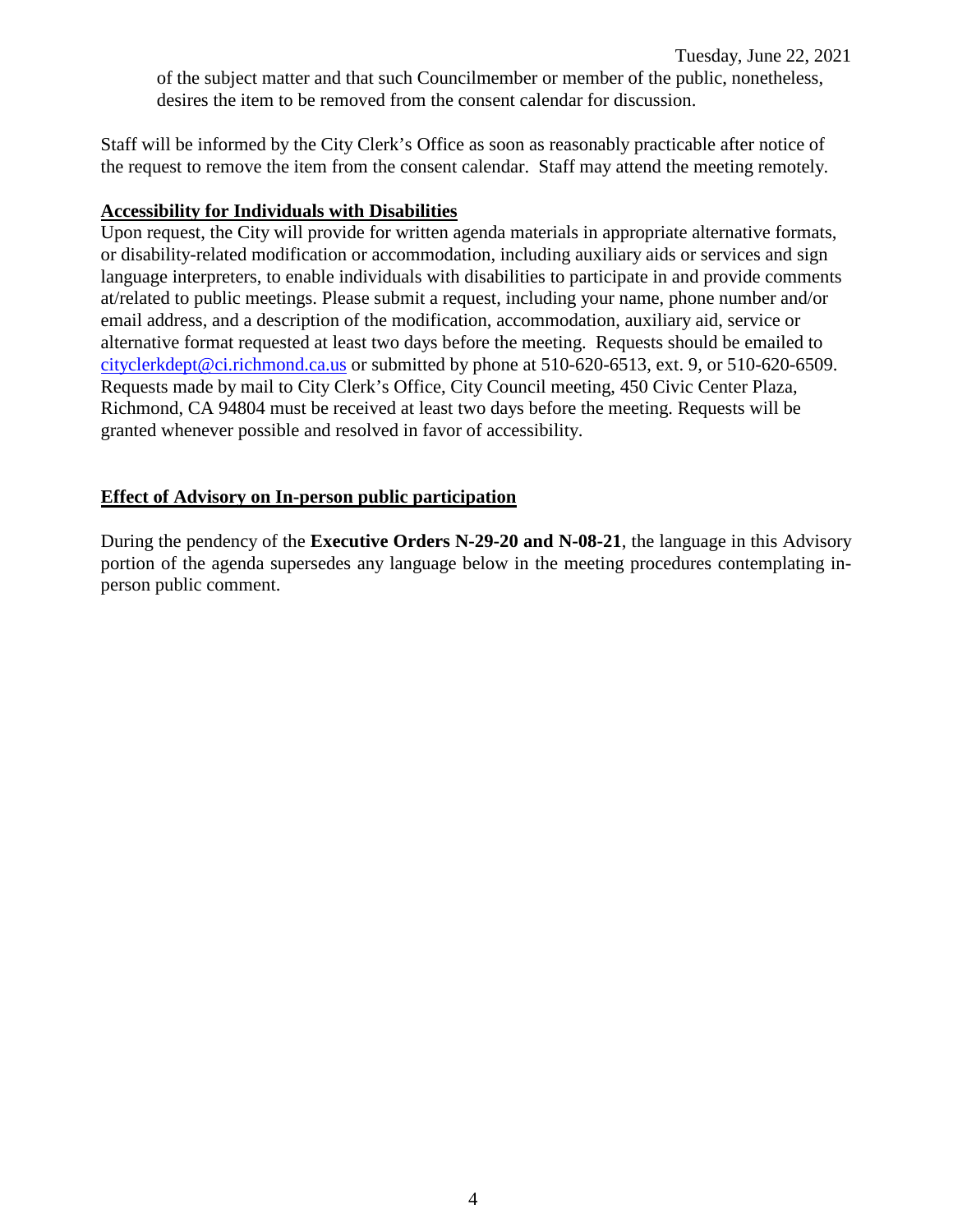# **MEETING PROCEDURES**

The City of Richmond encourages community participation at its City Council meetings and has established procedures that are intended to accommodate public input in a timely and time-sensitive way. As a courtesy to all members of the public who wish to participate in City Council meetings, please observe the following procedures:

**PUBLIC COMMENT ON AGENDA ITEMS:** Anyone who desires to address the City Council on items appearing on the agenda must complete and file a pink speaker's card with the City Clerk **prior** to the City Council's consideration of the item. Once the City Clerk has announced the item, no person shall be permitted to speak on the item other than those persons who have submitted their names to the City Clerk. Your name will be called when the item is announced for discussion. **Each speaker will be allowed up to TWO (2) MINUTES to address the City Council on NON-PUBLIC HEARING items listed on the agenda. Speakers are allowed up to THREE (3) minutes on PUBLIC HEARING items.**

**CONSENT CALENDAR:** Consent Calendar items are considered routine and will be enacted, approved or adopted by one motion unless a request for removal for discussion or explanation is received from the audience or the City Council. A member of the audience requesting to remove an item from the consent calendar that is sponsored by City staff must first complete a speaker's card and discuss the item with a City staff person who has knowledge of the subject material **prior** to filing the card with the City Clerk and **prior** to the City Council's consideration of Agenda Review. Councilmembers who request to remove an item from the consent calendar must do so during Agenda Review. An item removed from the Consent Calendar may be placed anywhere on the agenda following the City Council's agenda review.

**CONDUCT AT MEETINGS:** Richmond City Council meetings are limited public forums during which the City strives to provide an open, safe atmosphere and promote robust public debate. Members of the public, however, must comply with state law, as well as the City's laws and procedures and may not actually disrupt the orderly conduct of these meetings. The public, for example, may not shout or use amplifying devices, must submit comment cards and speak during their allotted time, may not create a physical disturbance, may not speak on matters unrelated to issues within the jurisdiction of the City Council or the agenda item at hand, and may not cause immediate threats to public safety.

**CITY HARASSMENT POLICY:** The City invites public comment and critique about its operations, including comment about the performance of its public officials and employees, at the public meetings of the City Council and boards and commissions. However, discriminatory or harassing comments about or in the presence of City employees, even comments by third parties, may create a hostile work environment, if severe or pervasive. The City prohibits harassment against an applicant, employee, or contractor on the basis of race, religious creed, color, national origin, ancestry, physical disability, medical condition, mental disability, marital status, sex (including pregnancy, childbirth, and related medical conditions), sexual orientation, gender identity, age or veteran status, or any other characteristic protected by federal, state or local law. In order to acknowledge the public's right to comment on City operations at public meetings, which could include comments that violate the City's harassment policy if such comments do not cause an actual disruption under the Council Rules and Procedures, while taking reasonable steps to protect City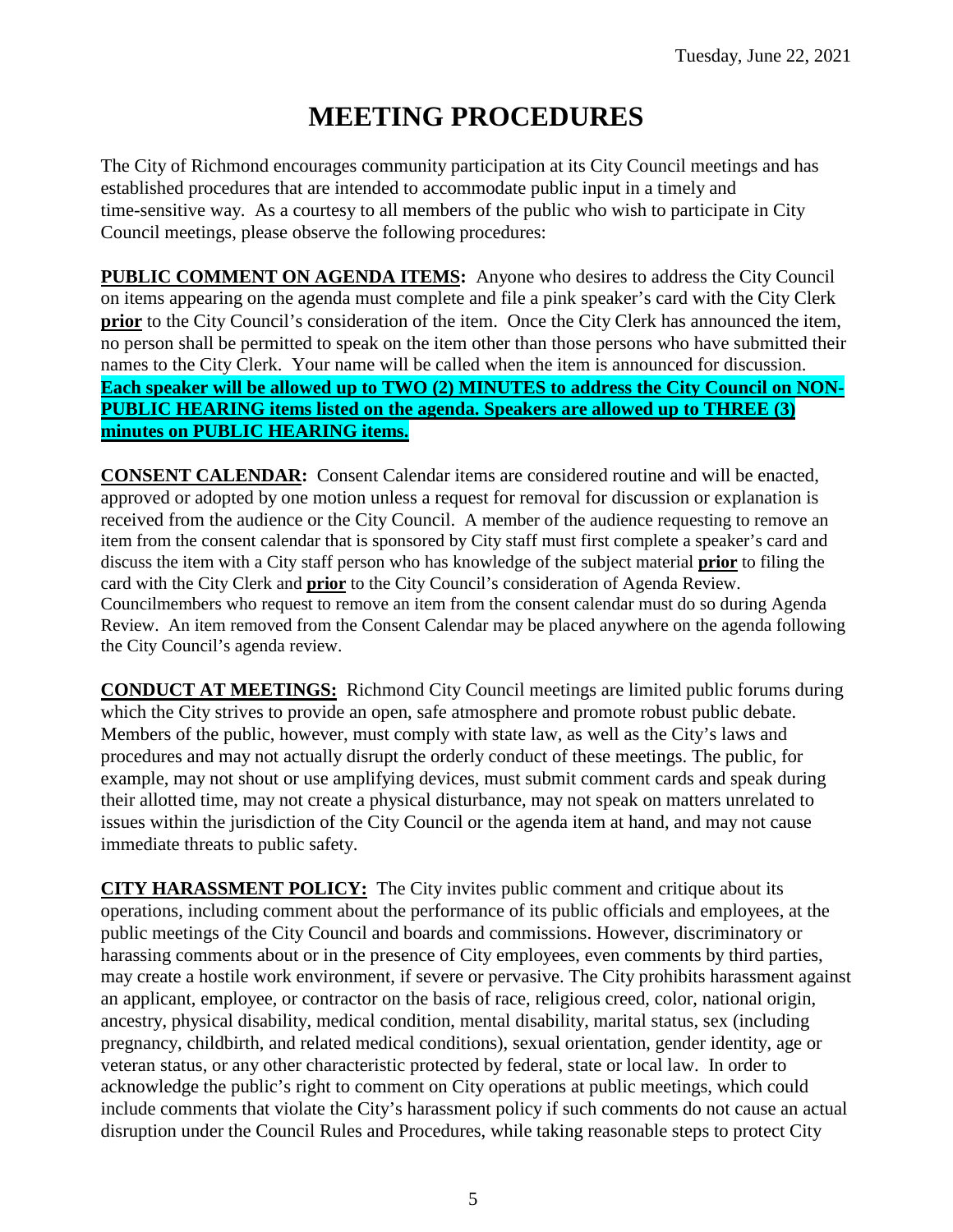employees from discrimination and harassment, City Boards and Commissions shall adhere to the following procedures. If any person makes a harassing remark at a public meeting that violates the above City policy prohibiting harassment, the presiding officer of the meeting may, at the conclusion of the speaker's remarks and allotted time: (a) remind the public that the City's Policy Regarding Harassment of its Employees is contained in the written posted agenda; and (b) state that comments in violation of City policy are not condoned by the City and will play no role in City decisions. If any person makes a harassing remark at a public meeting that violates the above City policy, any City employee in the room who is offended by remarks violating the City's policy is excused from attendance at the meeting. No City employee is compelled to remain in attendance where it appears likely that speakers will make further harassing comments. If an employee leaves a City meeting for this reason, the presiding officer may send a designee to notify any offended employee who has left the meeting when those comments are likely concluded so that the employee may return to the meeting. The presiding officer may remind an employee or any council or board or commission member that he or she may leave the meeting if a remark violating the City's harassment policy is made. These procedures supplement the Council Rules and Procedures relating to disruption of orderly conduct at Council meetings.

Any law enforcement officer on duty or whose service is commanded by the presiding officer shall be Sergeant-at-Arms of the Council meetings. He/she, or they, shall carry out all orders and instructions given by the presiding officer for the purpose of maintaining order and decorum at the Council meetings (City Council Rules of Procedure and Order Section III F, RMC Section 2.12.030).

**\*\*\*\*\*\*\*\*\*\*\*\*\*\*\*\*\*\*\*\*\*\*\*\*\*\*\*\*\*\*\*\*\*\*\*\*\*\*\*\*\*\*\*\*\*\*\*\*\*\*\*\*\*\*\*\*\*\***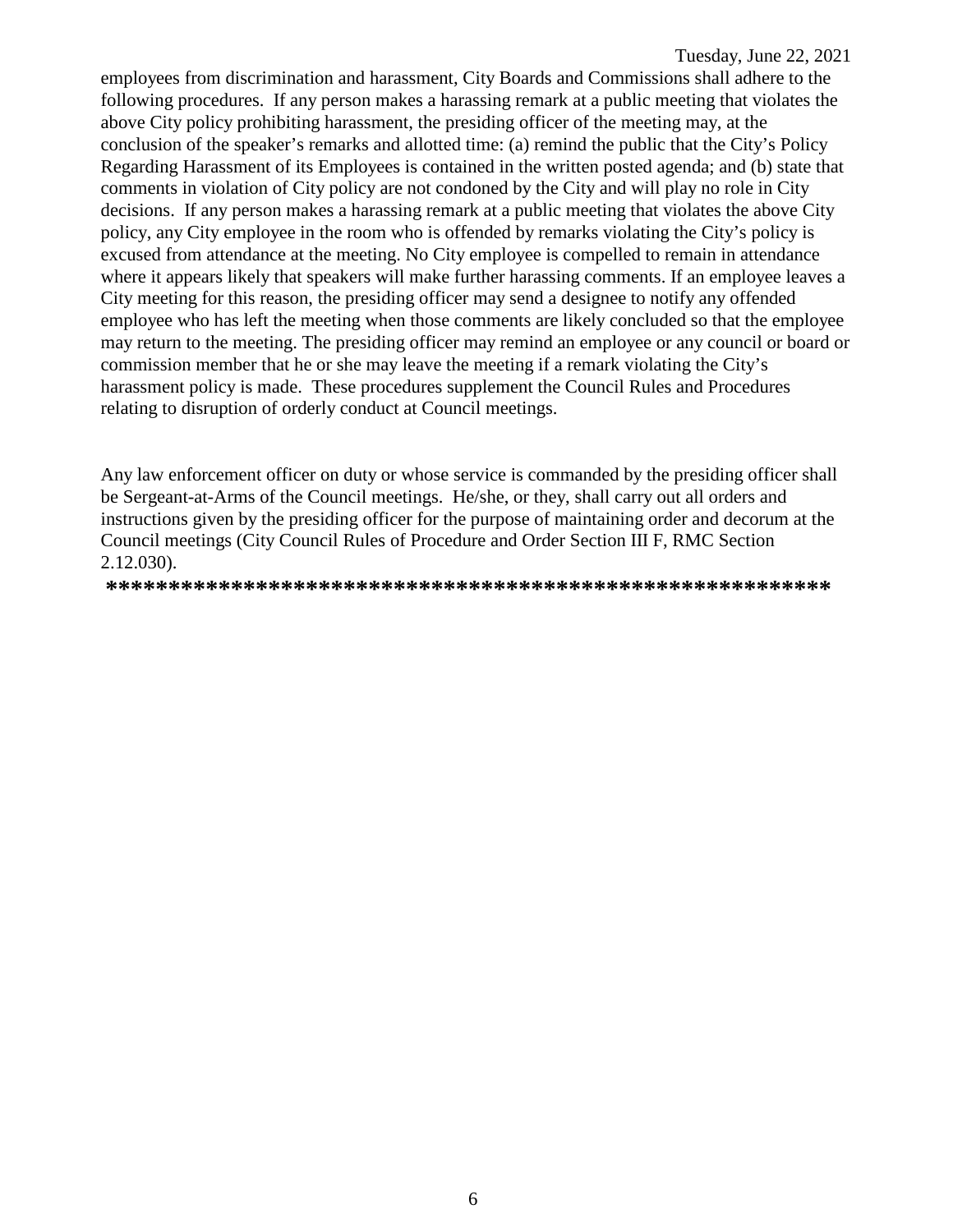## **OPEN SESSION TO HEAR PUBLIC COMMENT BEFORE CLOSED SESSION**

4:00 p.m.

#### **A. ROLL CALL**

## **CLOSED SESSION**

#### **CITY COUNCIL**

CONFERENCE WITH LEGAL COUNSEL - EXISTING LITIGATION (paragraph (1) of Subdivision [d] of Government Code Section 54956.9):

Richmond Shoreline Alliance, SPRAWLDEF, Citizens for East Shore Parks, Sunflower Alliance, and GreenAction for Health and Environmental Justice v. City of Richmond

CONFERENCE WITH LEGAL COUNSEL - ANTICIPATED LITIGATION (Significant threat of litigation pursuant to paragraph (2) of Subdivision (d) and paragraph (3) of Subdivision (e) of Government Code Section 54956.9): One case.

Pursuant to the California Court of Appeal decision in Fowler v. City of Lafayette, attached to this agenda is a notice from the Department of Fair Employment and Housing which constitutes the threat of litigation.

CONFERENCE WITH LABOR NEGOTIATORS (Government Code Section 54957.6):

Agency Representatives: Jack Hughes Employee organizations:

- 1. SEIU Local 1021 Full Time Unit
- 2. SEIU Local 1021 Part Time Unit
- 3. IFPTE Local 21 Mid-Level Management Unit
- 4. IFPTE Local 21 Executive Management Unit
- 5. Richmond Police Officers Association RPOA
- 6. Richmond Police Management Association RPMA
- 7. IAFF Local 188
- 8. Richmond Fire Management Association RFMA

PUBLIC EMPLOYEE PERFORMANCE EVALUATION (Government Code Section 54957):

Titles: Former City Attorney and Former Interim City Manager

#### **B. PUBLIC COMMENT BEFORE CLOSED SESSION**

### **C. ADJOURN TO CLOSED SESSION**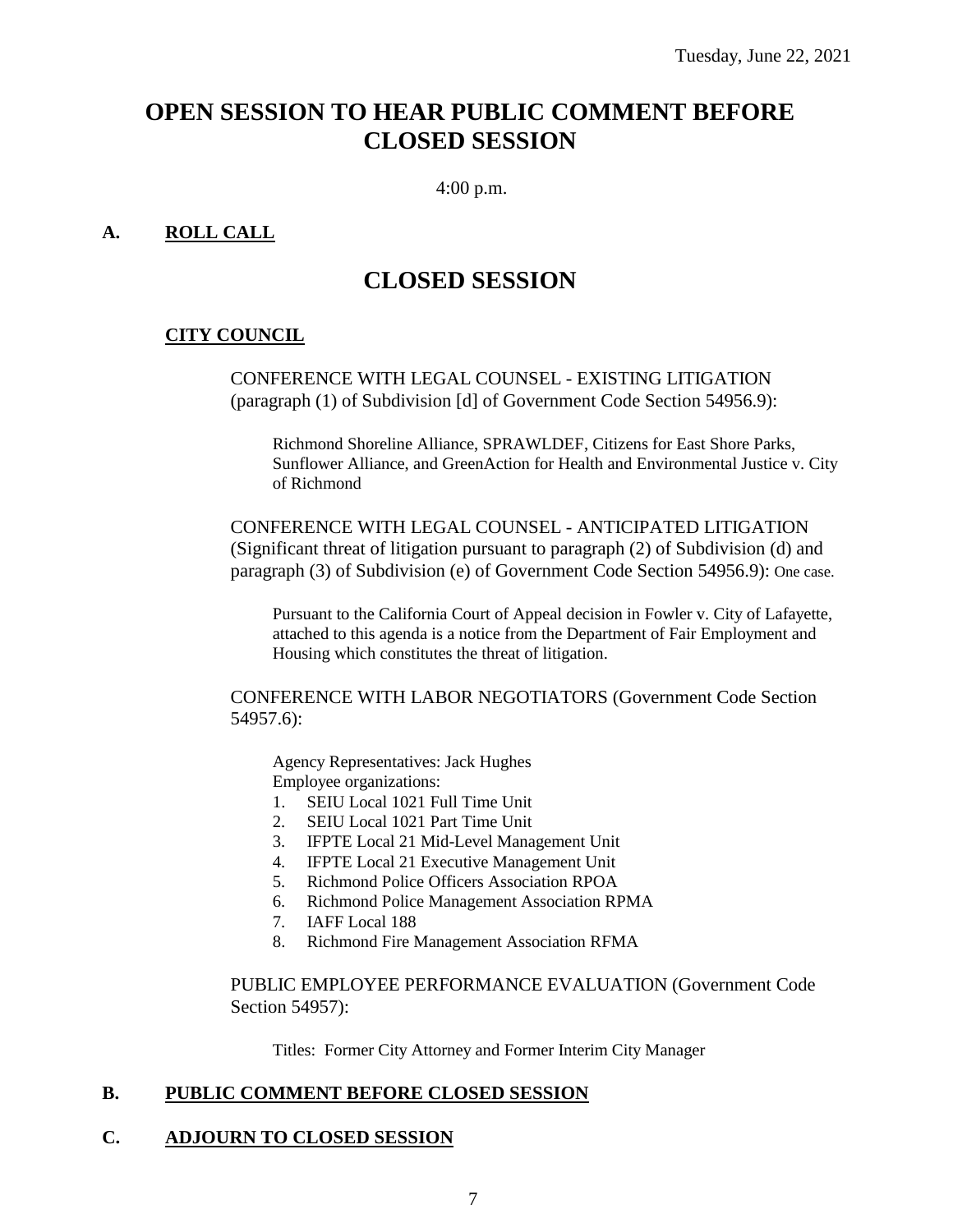## **SPECIAL MEETING OF THE RICHMOND HOUSING AUTHORITY**

#### 6:25 p.m.

#### **A. ROLL CALL**

- **B. PUBLIC COMMENT INSTRUCTIONAL VIDEO**
- **C. STATEMENT OF CONFLICT OF INTEREST**
- **D. REPORT FROM THE EXECUTIVE DIRECTOR**
- **E. OPEN FORUM FOR PUBLIC COMMENT**
- **F. AGENDA REVIEW**

#### **G. HOUSING AUTHORITY CONSENT CALENDAR**

**G-1.** ADOPT a resolution approving a \$116,691 contract amendment with Maze and Associates to complete the audits for Fiscal Years 2017-2019 for the Richmond Housing Authority for a total amount not to exceed \$241,136.30 and extending the term to June 30, 2022 - Richmond Housing Authority (Anil Comelo/Antonio Banuelos/Nannette Beacham 510-620-6600).

#### **H. ADJOURNMENT**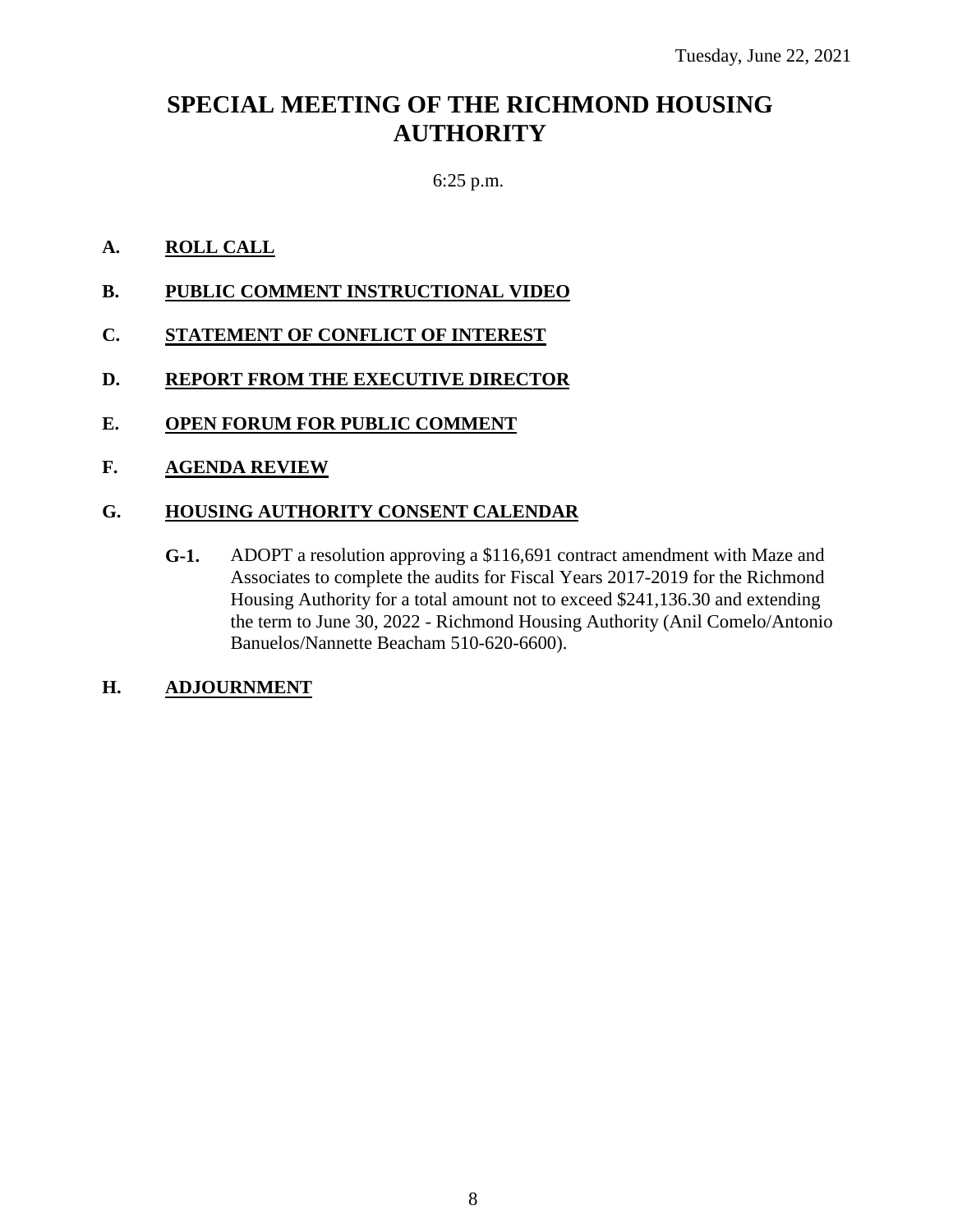## **REGULAR MEETING OF THE RICHMOND CITY COUNCIL**

6:30 p.m.

#### **A. ROLL CALL**

#### **B. STATEMENT OF CONFLICT OF INTEREST**

#### **C. AGENDA REVIEW**

#### **D. PRESENTATIONS, PROCLAMATIONS, AND COMMENDATIONS**

**D-1.** PROCLAMATION recognizing the years of service to the Richmond Annex Neighborhood Council by Ms. Mary Selva - Councilmember Gayle McLaughlin (510-620-6636).

#### **E. REPORT FROM THE CITY ATTORNEY OF FINAL DECISIONS MADE DURING CLOSED SESSION**

### **F. REPORT FROM THE CITY MANAGER**

#### **G. CRIME REPORT FROM POLICE CHIEF**

#### **H. OPEN FORUM FOR PUBLIC COMMENT**

#### **I. CITY COUNCIL CONSENT CALENDAR**

- **I-1.** ADOPT a resolution authorizing placement of liens and special assessments for unpaid garbage collection service fees on County property tax records - Finance Department (Anil Comelo/Antonio Banuelos 510-620-6741).
- **I-2.** APPROVE an agreement with Hyland to continue to provide maintenance services, and data transfer services onto eSCRIBE, the new City Council meeting agenda management and video service streaming system, in an amount not to exceed \$25,000 for the term of July 1, 2021, through December 31, 2021 - City Clerk's Office (Pamela Christian 510-620-6513).
- **I-3.** APPROVE the minutes of the May 1, 2021, Special Meeting of the City Council - City Clerk's Office (Pamela Christian 510-620-6513).
- **I-4.** APPROVE a contract with Management Partners, Inc. to assist staff in developing and implementing the Measure U Gross Receipts Tax for a contract amount of \$94,900, and a contingency amount of \$14,235, for a total not to exceed \$109,135, with a term of contract from June 23, 2021, to June 30, 2022 - Finance Department (Anil Comelo/Antonio Banuelos 510-620-6741).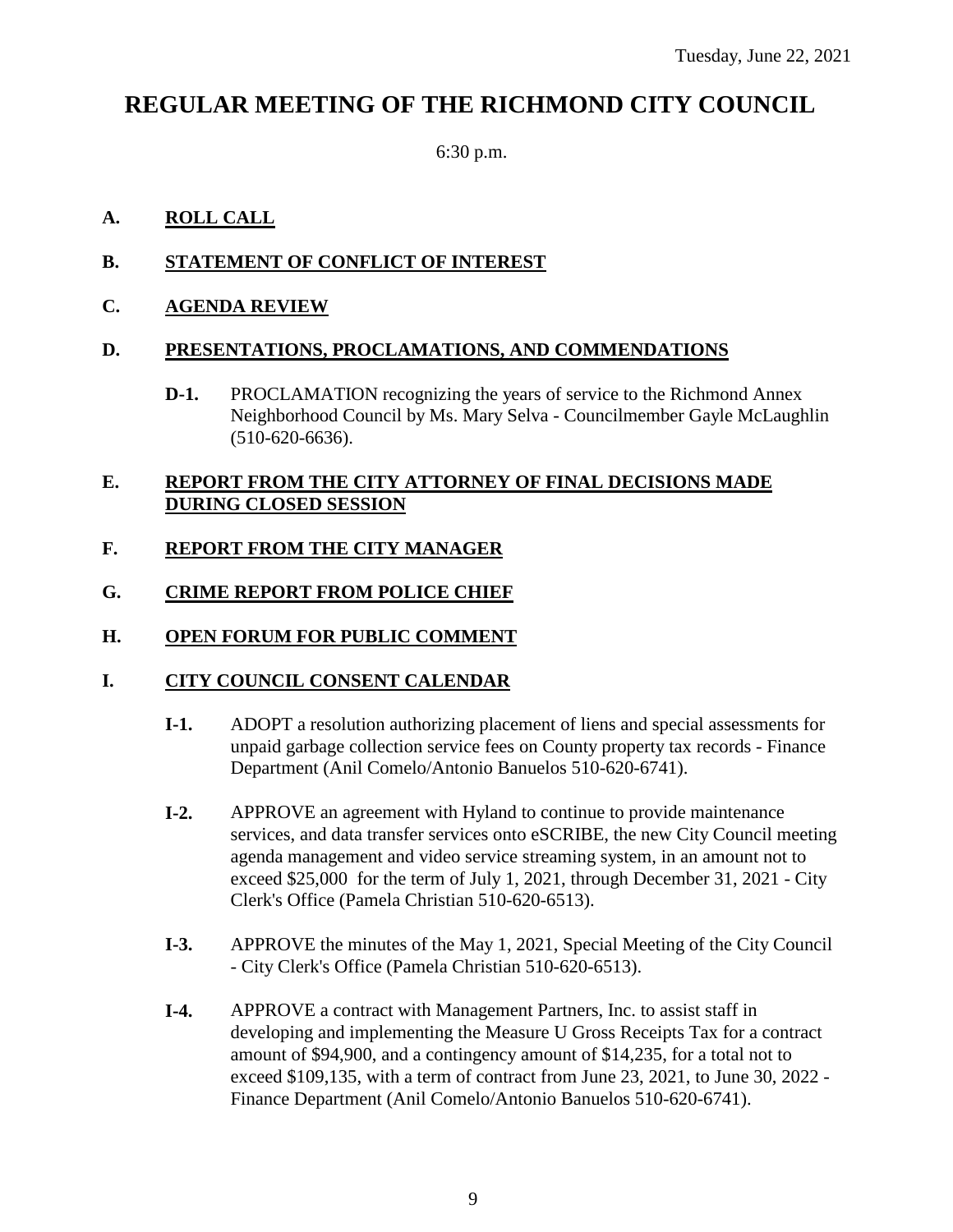- **I-5.** APPROVE Amendment No. 1 to provide a payment-limit increase to the contract with Psychological Resources Inc., dba: Wolf Consulting, to continue to provide psychological screenings and services to the Police Department, as required by the Commission on Peace Officer Standards, in an amount not to exceed \$10,000 - Police Department (Chief Bisa French 510-621-1802).
- **I-6.** APPROVE an appointment to the Economic Development Commission: APPOINT Kerby Lynch, new appointment, seat #10, term expiration date March 30, 2024 - Office of the Mayor (Mayor Tom Butt 510-620-6503).
- **I-7.** APPROVE appointments to the Design Review Board: APPOINT Macy Leung, re-appointment, seat #2, term expiration date March 17, 2023, and Jessica Fine, re-appointment, seat #5, term expiration date March 17, 2023 - Office of the Mayor (Mayor Tom Butt 510-620-6503).
- **I-8.** APPROVE and APPROPRIATE the transfer of funds in the amount of \$303,275 from the City Manager's Office, Economic Development account (01362765 400201 2GI01) allocated for Waste Prevention, into the Capital Improvement Project account for the Waxie Bigbelly stations (20131031 400701 13002) - City Manager's Office (Shasa Curl/Samantha Carr 510-620-6512).
- **I-9.** APPROVE a construction agreement with NBC Construction & Engineering, Inc. to provide fencing and related improvements at the Point Potrero Marine Terminal for a total not to exceed value of \$34,158 - Port Department (Shasa Curl/Alan Wolken 510-620-6512).
- **I-10.** APPROVE a first amendment to the contract with SCI Consulting Group amending the service plan, related to a potential vacant parcel tax, to develop an implementation plan, engagement, and proposed ordinance, increasing the payment limit by \$55,270 to a new total limit of \$65,270, and extending the term of the contract to June 30, 2022 - City Manager's Office (Shasa Curl 510-620- 6512).
- **I-11.** APPROVE a three-year contract with Rahul Maharaj to maintain the required quality assurance of medical calls in the Communications Center and provide the mandatory training, in the amount not to exceed 59,400, for a term from July 1, 2021, to June 30, 2024 - Police Department (Chief Bisa French 510-621-1802).
- **I-12.** APPROVE a legal services agreement in an amount not to exceed \$300,000 with the law firm of Goldfarb & Lipman, LLP for services rendered from June 1, 2021, through June 30, 2023, to represent the City in litigation relating to the Denham, LLC; Nikta, LLC; and Manning - Nextbay Venture, LLC v. City of Richmond lawsuit - City Attorney's Office (Teresa L. Stricker 510-620-6509).